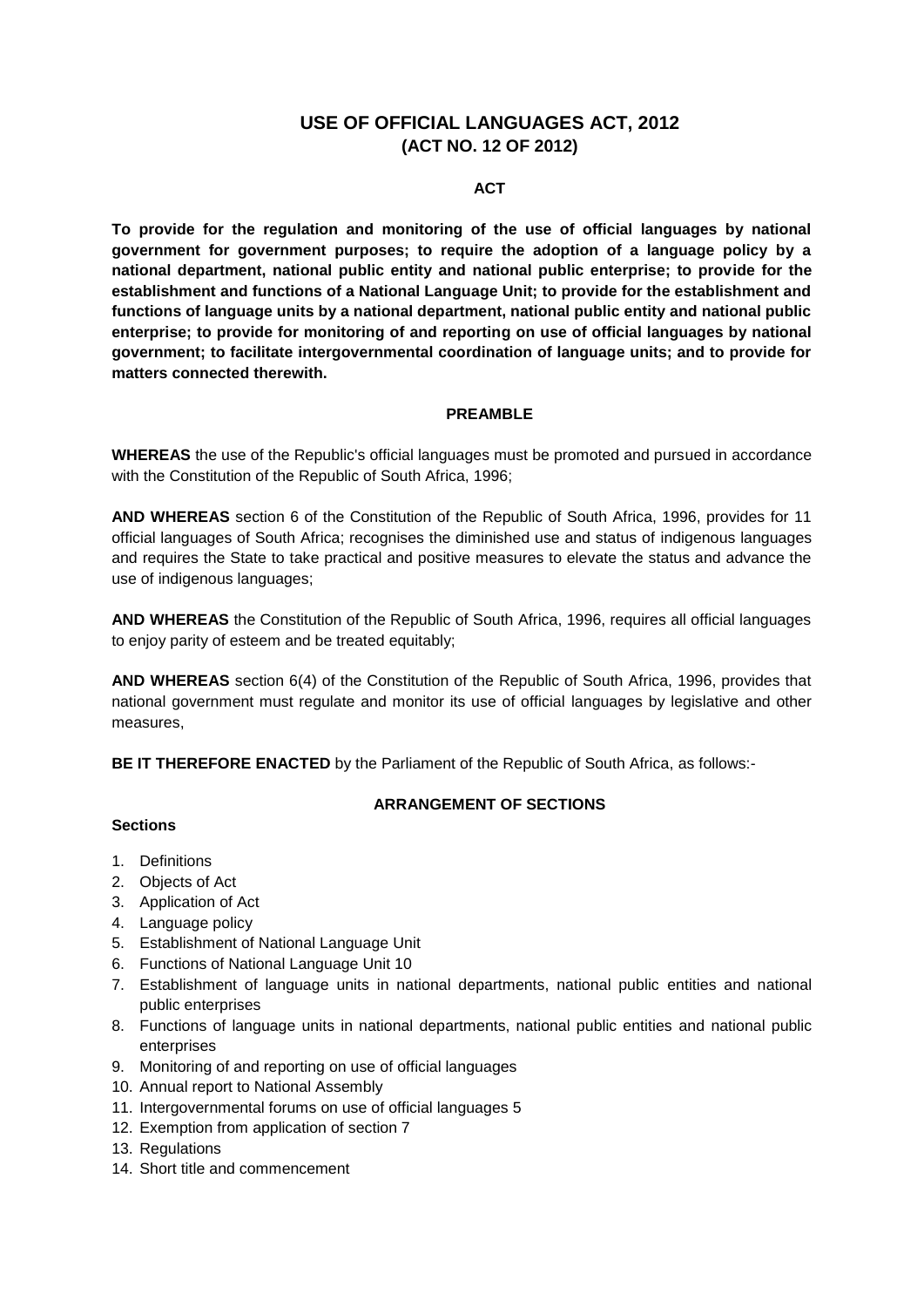# **Definitions**

1. In this Act, unless the context indicates otherwise-

"**Constitution**" means the Constitution of the Republic of South Africa, 1996;

"**Department**" means the national Department of Arts and Culture;

"**language unit**" means a language unit established in terms of section;

"**Minister**" means the Minister responsible for language matters;

"**national department**" means a department listed in Schedule 1 to the Public Service Act, 1994 (Proclamation No. 103 of 1994), but excluding the Offices of Premier;

"**national government**" means national departments, national public entities and national public enterprises;

**''National Language Unit**" means the National Language Unit established in terms of section 5;

"**national public enterprise**" means a national government business enterprise defined in section 1 and listed in Schedule 3 Part B to the Public Finance Management Act, 1999 (Act No. 1 of 1999);

"**national public entity**" means a national public entity defined in section 1 and 25 listed in Schedules 2 and 3 to the Public Finance Management Act, 1999 (Act No. 1 of 1999);

"**official language**" means an official language contemplated in section 6(1) of the Constitution; "**Pan South African Language Board**" means the Board established in terms of 30 section 2 of the Pan South African Language Board Act, 1995 (Act No. 59 of 1995);

"**prescribe**" means prescribe by regulations; and

"**this Act"** includes any regulations made in terms of this Act.

## **Objects of Act**

- 2. The objects of this Act are-
	- *(a)* to regulate and monitor the use of official languages for government purposes by national government;
	- *(b)* to promote parity of esteem and equitable treatment of official languages of the Republic;
	- *(c)* to facilitate equitable access to services and information of national government; and
	- *(d)* to promote good language management by national government for efficient public service administration and to meet the needs of the public.

## **Application of Act**

- 3. (1) This Act applies to-
	- *(a)* national departments;
	- *(b)* national public entities; and
	- *(c)* national public enterprises.

(2) This Act takes precedence over any inconsistent provision of any other law on the use of official languages by national government.

4. (1) Every national department, national public entity and national public enterprise must adopt a language policy regarding its use of official languages for government purposes within 18 months of the commencement of this Act or such further period as the Minister may prescribe, provided that such prescribed period may not exceed six months.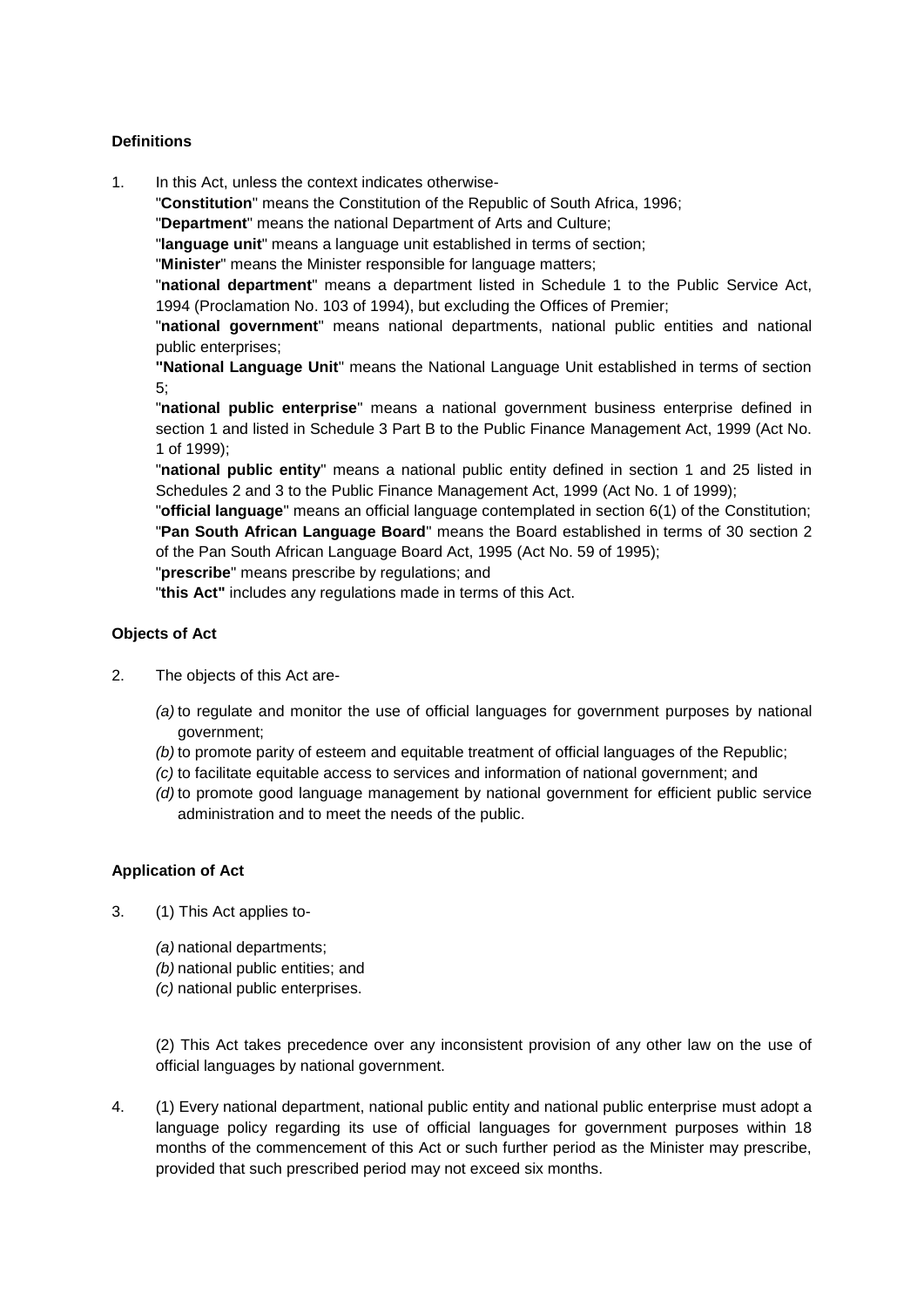- (2) A language policy adopted in terms of subsection (I) must-
- *(a)* comply with the provisions of section 6(3)(a) of the Constitution;
- *(b)* identify at least three official languages that the national department, national public entity or national public enterprise will use for government purposes;
- *(c)* stipulate how official languages will be used, amongst other things, in effectively communicating with the public, official notices, government publications and inter- and intragovernment communications;
- *(d)* describe how the national department, national public entity or national public enterprise will effectively communicate with members of the public whose language of choice is-
	- (i) not an official language contemplated in paragraph (b); or
	- (ii) South African sign language.
- *(e)* describe how members of the public can access the language policy;
- *(f)* provide a complaints mechanism to enable members of the public to lodge complaints regarding the use of official languages by a national department, national public entity or national public enterprise;
- *(g)* provide for any other matter that the Minister may prescribe; and
- *(h)* be published in the Gazette as soon as reasonably practicable, but within days of its adoption.

(3) In identifying at least three official languages as contemplated in subsection (2)(b), every national department, national public entity and national public enterprise must take into account its obligation to take practical and positive measures to elevate the status and advance the use of indigenous languages of historically diminished use and status in accordance with section 6 (2) of the Constitution.

- (4) Every national department, national public entity and national public enterprise must-
- *(a)* ensure that a copy of its language policy is available on request to members of the public at all its offices; and
- *(b)* display at all its offices a summary of its language policy in such manner and place that it can be read by the public.

#### **Establishment of National Language Unit**

- 5. The Minister must-
	- *(a)* establish a National Language Unit in the Department; and
	- *(b)* ensure that the National Language Unit is provided with human resources, administrative resources and other resources necessary for its effective functioning.

## **Functions of National Language Unit**

- 6. (1) The National Language Unit must-
	- *(a)* advise the Minister on policy and strategy-
		- (i) to regulate and monitor the use of official languages by national government for government purposes;
		- (ii) (ii) to promote parity of esteem and equitable treatment of the official languages of the Republic and facilitate equitable access to the services and information of national departments, national public entities and national public enterprises;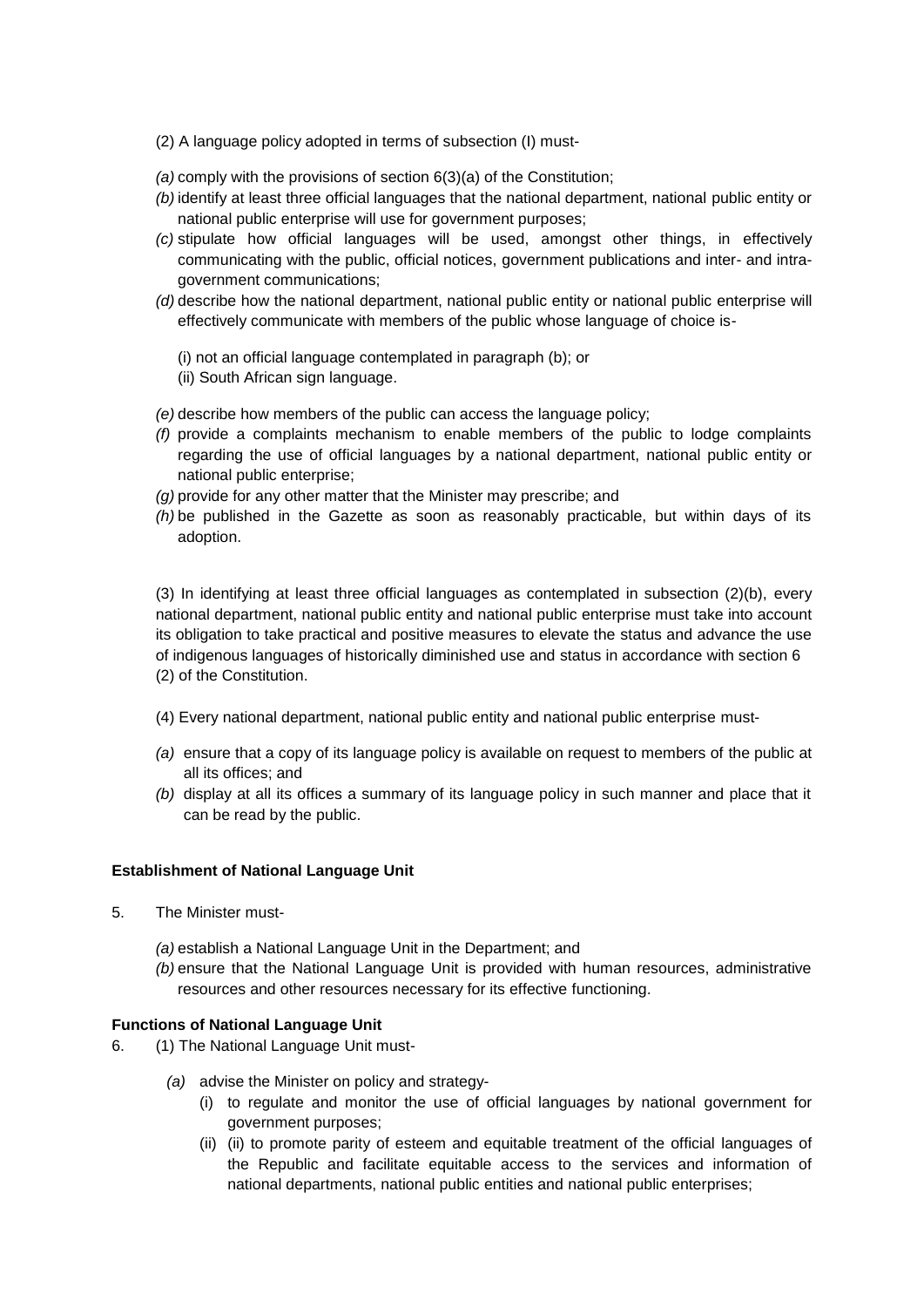- (iii) to promote good language management within national departments, national public entities and national public enterprises; and
- (iv) on the functions of language units contemplated in section 8;
- *(b)* liaise with and promote the general co-ordination of language units
- *(c)* contemplated in section 7;
- *(d)* perform the functions provided for in section 8 for the Department; and
- *(e)* perform any other function that the Minister may prescribe.

# **Establishment of language units in national departments, national public entities and national public enterprises**

7. Every national department, national public entity and national public enterprise must-

- *(a)* establish a language unit; and
- *(b)* ensure that the language unit is provided with human resources, administrative resources and other resources necessary for its effective functioning.

# **Functions of language units in national departments, national public entities and national public enterprises**

- 8. Every language unit must-
	- *(a)* advise the responsible accounting officer or accounting authority on the
	- *(b)* development, adoption and implementation of the language policy for the national department, national public entity or national public enterprise concerned;
	- *(c)* monitor and assess the use of official languages by the national department, national public entity or national public enterprise concerned;
	- *(d)* monitor and assess compliance with the language policy of the national department, national public entity or national public enterprise concerned;
	- *(e)* compile and submit a report to the Minister and to the Pan South African Language Board in terms of section 9;
	- *(f)* promote parity of esteem and equitable treatment of official languages of the Republic and facilitate equitable access to services and information of the national department, national public entity or national public enterprise concerned;
	- *(g)* promote good language management by the national department, national public entity or national public enterprise concerned; and
	- *(h)* perform any other functions that the Minister may prescribe.

#### **Monitoring of and reporting on use of official languages**

- 9. (1) The Minister is responsible for monitoring the use of official languages by the national government for government purposes.
	- (2) Every national department, national public entity and national public enterprise must submit a report to the Minister and to the Pan South African Language Board annually on-

*(a)* the activities of its language unit;

- *(b)* the implementation of its language policy;
- *(c)* any complaints received regarding its use of official languages and the manner in which these complaints were dealt with; and
- *(d)* any other matter that the Minister may prescribe.
- (3) The Minister may prescribe the form and content of the reports to be submitted and the timeframes for submitting such reports.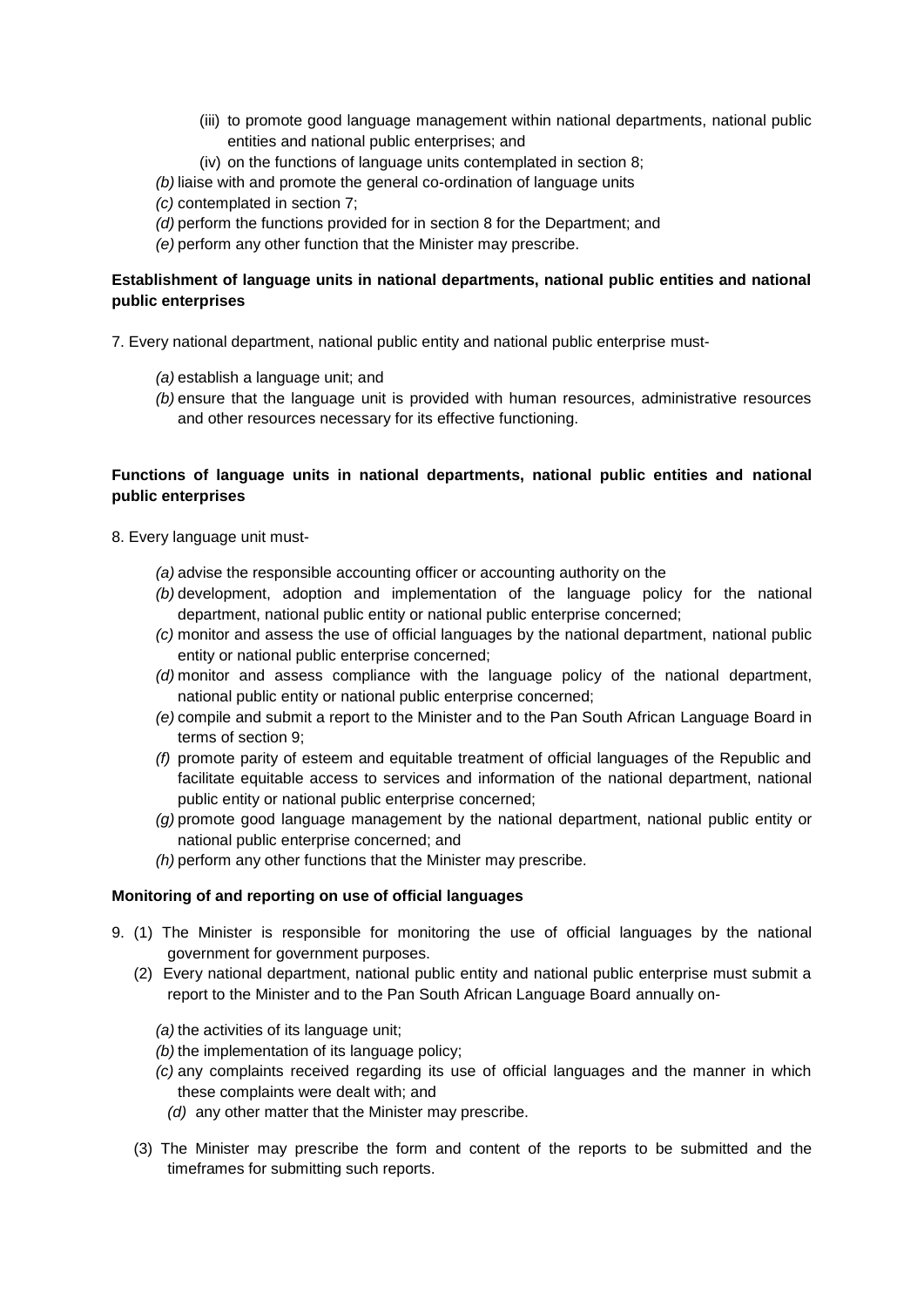- (4) Notwithstanding the provisions of subsections (2) and (3), the Minister may at any time require any national department, national public entity or national public enterprise to submit a report to the Minister on its use of official languages, within a time period determined by the Minister.
- (5) The Minister may instruct a national department, national public entity or national public enterprise that has failed to comply with any provision of this Act to comply with the Act within a time period determined by the Minister.

#### **Annual report to National Assembly**

10. The Minister must, on an annual basis, table a report in the National Assembly on the status and use of official languages by national government for government purposes and on any exemption granted to a national public entity and a national public enterprise in terms of section 12.

#### **Intergovernmental forums on use of official languages**

- 11. The Minister may-
	- *(a)* establish one or more intergovernmental forums-
		- (i) to promote general coordination, cooperation and consultation between national departments, national public entities and national public enterprises on the use of official languages for government purposes;
		- (ii) to coordinate, align and monitor the implementation of language policies; and
	- (iii) to perform any other function that the Minister may prescribe.
	- *(b)* in respect of such forums-
		- (i) determine their composition;
		- (ii) (ii) determine their terms of reference;
		- (iii) convene their meetings; and
		- (iv) determine any other matter necessary for their effective functioning.

## **Exemptions from application of section 7**

- 12. (1) The Minister may, on application by a national public entity or national public enterprise listed in Schedule 3 Parts A orB to the Public Finance Management Act, 1999 (Act No. 1 of 1999), exempt, wholly or in part, such national public entity or national public enterprise from the application of section 7.
	- (2) The Minister may, on his or her own accord and on such terms and conditions as the Minister may determine, by notice in the Gazette, exempt a national public entity or national public enterprise listed in Schedule 3 Parts A or B to the Public Finance 35 Management Act, 1999 (Act No. 1 of 1999), from the application of section 7.
	- (3) The application for an exemption must be in the form and manner prescribed by the Minister.
	- (4) If the Minister exempts a national public entity or national public enterprise from the application of section 7 the national public entity or national public enterprise must assign a senior employee to perform the functions of a language unit.